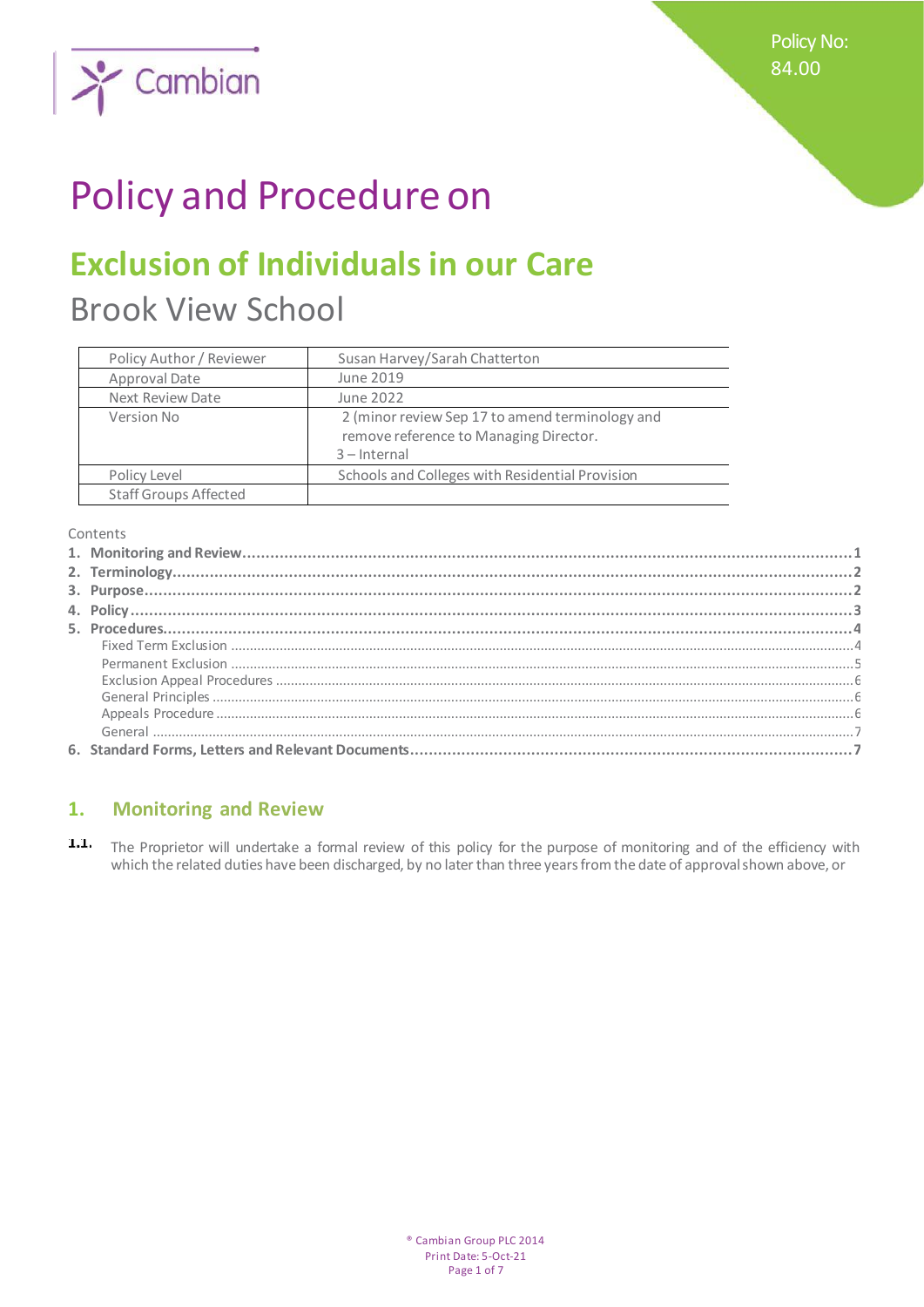

earlier if significant changes to the systems and arrangements take place, or if legislation, regulatory requirements or best practice guidelines so require.

 $1.2.$ The local content of this document will be subject to continuous monitoring, refinement and audit by the Head of Service.

Signed:

Sh hans

John Ivers **Sarah Chatterton Proprietor, Cambian Group Interim Head of Education** October 2019 September 2021

SnialCharledar

## **2. Terminology**

2.1. Our aim is to use consistent terminology throughout this policy and all supporting documentation as follows:

| 'Establishment' or 'Location          | this is a generic term which means the Children's<br>Home/school/college. Brook View School is a School.                                                                                                                                                          |
|---------------------------------------|-------------------------------------------------------------------------------------------------------------------------------------------------------------------------------------------------------------------------------------------------------------------|
| <b>Individual</b>                     | means any child or young person under the age of 18 or young<br>adult between the ages of 18 and 25. At Brook View School we<br>have children attending and/or residing between the ages of [9 -<br>18 years].                                                    |
| <b>Service Head / Head of Service</b> | This is the senior person with overall responsibility for the<br>Location. At Brook View School this is the Principal who is Vicky<br>Prosser.* dual registered locations need to include Service Head<br>and Registered Manager if they are not the same person. |
| <b>Key Worker</b>                     | Members of staff that have special responsibility for Individuals<br>residing at or attending the Establishment.                                                                                                                                                  |
| Parent, Carer, Guardian               | means parent or person with Parental Responsibility                                                                                                                                                                                                               |
| <b>Regulatory Authority</b>           | Regulatory Authority is the generic term used in this policy to<br>describe the independent regulatory body responsible for<br>inspecting and regulating services. At Brook View School this is<br>Ofsted.                                                        |
| <b>Social Worker</b>                  | This means the worker allocated to the child/family. If there is<br>no allocated worker, the Duty Social Worker or Team Manager is<br>responsible.                                                                                                                |
| <b>Placing Authority</b>              | Placing Authority means the local authority/agency<br>responsible for placing the child or commissioning the service                                                                                                                                              |
| <b>Staff</b>                          | Means full or part-time employees of Cambian, agency<br>workers, bank workers, contract workers and volunteers.                                                                                                                                                   |

## **3.** Purpose

Next Review Date: June 202<br>Print Date: 5-Oct-21 Print Date:

Version: 2 ® Cambian Group PLC 2014 Policy Name: Exclusions Page 2 of 7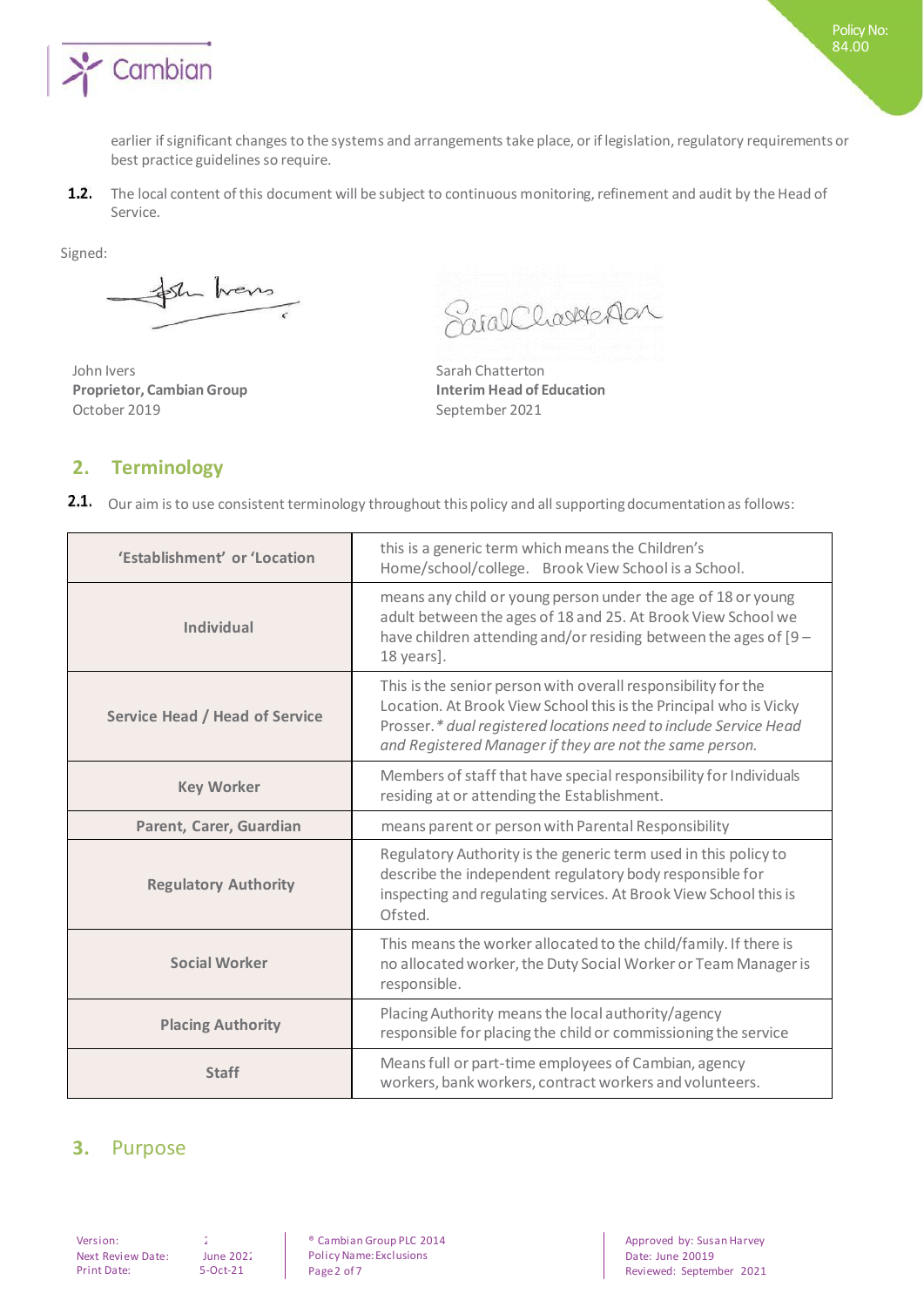

- This policy deals with the exclusion of individuals in our care at a Cambian locations that are registered with the DfE as  $3.1.$ schools.
- It affects all staff.  $3.2.$
- $3.3.$ Make sure that you are familiar with the detail and what is expected of you under the policy.
- The purpose of the policy is:  $3.4.$ 
	- To ensure that Cambian complies with all the relevant current legislation and other National Standards which govern this area of our work.
	- To have in place at all establishments within the Group, Exclusion policies and procedures relating to Exclusion and Appeals against Exclusion which meet the tenets of natural justice.
	- To provide Heads of service with a mechanism that allows them to take appropriate steps to deal with individuals in our care whose needs cannot be met at a particular time and whose continued presence would be detrimental to the safety or welfare of themselves or others.

#### 4. Policy

- 4.1. This policy only applies to individuals in our care who are resident in establishments which are registered with the DfE as residential schools.
- 4.2. A decision to exclude and Individual is a serious one. Individuals in our care shall only be excluded in extreme circumstances and, generally, only where all available strategies have proved unsuccessful.
- 4.3. Only a Head of Service (or in the absence of the Head, the Deputy Head) has the authority to exclude an individual in our care.
- 4.4. Individuals in our care shall only be excluded on either a permanent basis, or for a fixed term not exceeding 45 days in any one school year, in accordance with the guidelines and statutory requirements laid down by the DfE.
- $4.5.$ An Appeals Procedure shall be in place to enable the placing authority to appeal against a permanent exclusion.
- 4.6. There shall be no right of appeal against fixed term exclusions.
- 4.7. Heads of Service must consult and liaise with the Director of Operations and involve parents and the placing authority at any time when circumstances arise in relation to any individual in our care which could eventually lead to an exclusion and at all stages before a decision to exclude an individual in our care, either for a fixed term or permanently, is made. This will avoid short notice developments and allow as much time as possible for pre-planning by all concerned.
- 4.8. Within the 48 hours following any exclusion Heads of Service shall provide confirmation of and full information (including a record of the actions taken by staff) regarding the exclusion, in writing, to the parents, placing authorities and the Director of Operations.
- 4.9. Informal or unofficial exclusions are illegal regardless of whether they are done with the agreement of carers. However, there may be occasions where specific and unusual circumstances suggest that rather than using a fixed-term exclusion, an individual in our care returns home with the agreement of the Head of Service, the parents and the LA for a coolingoff period e.g. where such a measure would prevent an occurrence that would lead to a fixed-term exclusion.
- 4.10. The Head of Service must provide a date and time when the individual in our care should return to the school. In the case of a permanent exclusion, the date it takes effect.
- **4.11.** The Head of Service must arrange a reintegration interview with parents during or following the expiry of any fixed term exclusion. If possible the interview should be held on the day the individual in our care returns to school. Where it is appropriate the individual in our care should normally attend all or part of the interview. The purpose of the reintegration interview is to assist the reintegration of the Individual and promote the improvement of his or her behaviour. It provides an opportunity to discuss how behaviour problems can be addressed, what measures can be put

Version: 2 2 8 & Cambian Group PLC 2014 Policy Name: Exclusions Page 3 of 7

Approved by: Susan Harvey Date: June 20019 Reviewed: June 2019

Policy No: 84.00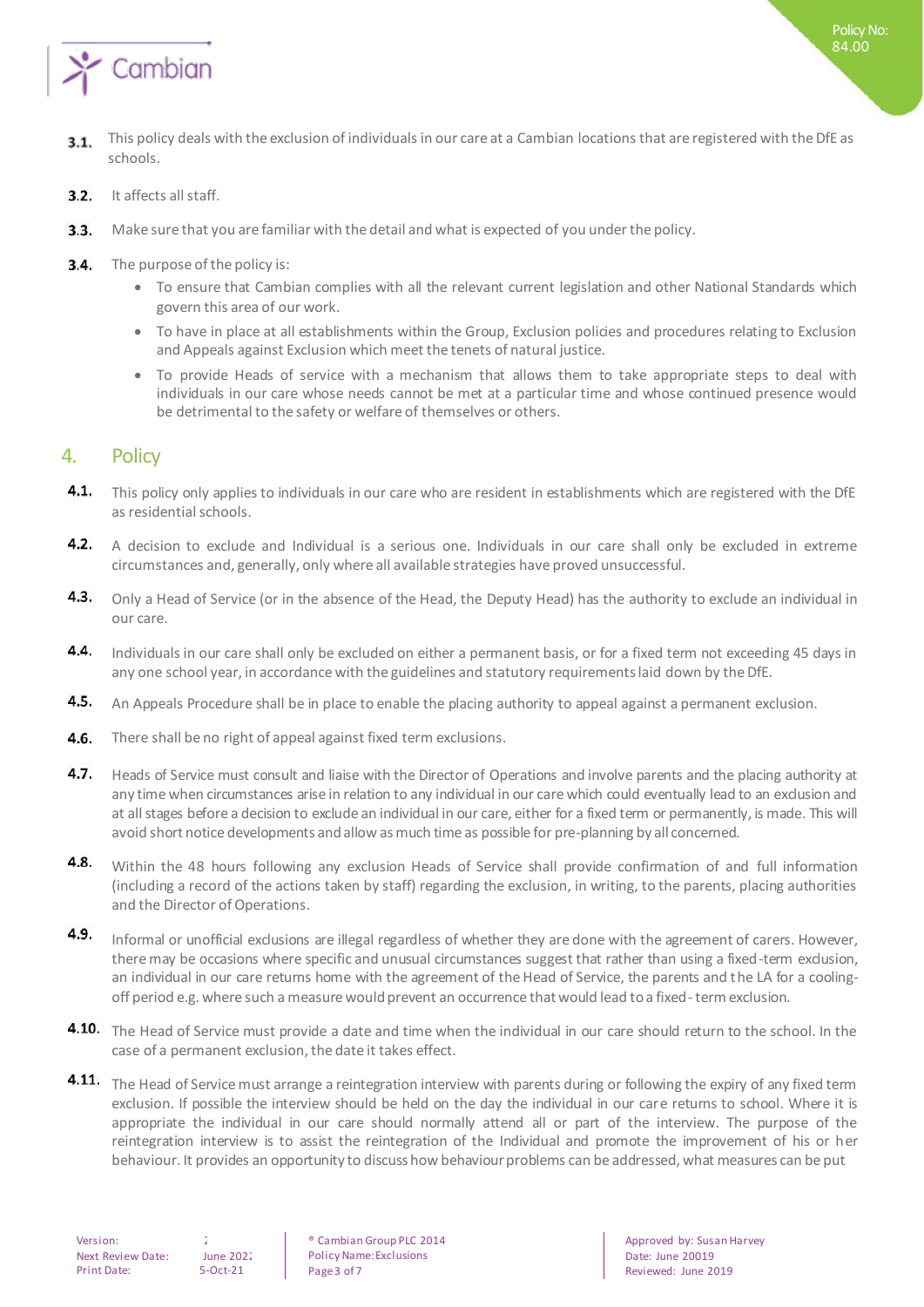

Policy No: 84.00

**4.12.** In the case of a student aged 18 or over the legislation allows them to appear on their own behalf.

### 5. Procedures

- **5.1.** Heads of Service should note that this policy has been adopted by the Group on the basis that all establishments will carry out comprehensive pre-placement and initial placement assessments on every Individual to ensure that his or her needs can be met satisfactorily before a placement is finally confirmed. Accordingly, it is anticipated that the authority to exclude an individual in our care will be used only in exceptional circumstances (usually where the issue which has arisen could not reasonably, and or by proper prior assessment, have been previously foreseen).
- $5.2.$ In establishments catering for individuals with complex learning difficulties who are placed in the establishment in question for 52 weeks a year, exclusion should only be considered and take place where:
	- The degree or frequency of the individual in our care's severe challenging behaviours increases to such a significant extent beyond those apparent and in the contemplation of the parties at the time of his/her admission, and poses an unacceptable risk to the individual in our care, other individuals in our care or staff.
	- The individual in our care's medical or psychiatric condition becomes such that he/she requires specialist medical or psychiatric treatment of a kind that the establishment concerned is not equipped and/or qualified to provide.

#### **Fixed Term Exclusion**

- $5.3.$ In the event of the fixed term exclusion of an individual in our care with complex learning difficulties (placed at the establishment for 52 weeks a year) the following procedures should be observed:
	- The parents and Authority will be notified by telephone at least seven days before such exclusion takes place, and the exclusion to be confirmed in writing not later than 48 hours after the telephoned notification.
	- Following any such notice the establishment and the Authority will consult together in partnership to determine how the Individual's new needs should best be met.
	- At the start of any period of exclusion the individual in our care will be returned to the care of the Authority/parent(s)/guardian(s) as appropriate until either agreement is reached between the establishment and the Authority for the Individual's return to the establishment or the expiry of the fixed period of the exclusion, whichever is earlier. The cost of any transport shall not be the responsibility of the establishment.
	- The fees will continue to be paid at the full rate and accommodation will continue to be held available for the individual in our care at the establishment until the individual in our care returns to the establishment or is permanently excluded or the placement contract is otherwise terminated.
- **5.4.** In the event of a fixed term exclusion of an individual in our care with Asperger Syndrome/Autism (placed at the establishment during term time only) the following procedures should be observed:
	- The parents and Authority will be notified by telephone at least 24 hours before such an exclusion takes place except in the case of emergency when such telephone notification will be given at the earliest time practicable and in each case confirmed in writing not later than 48 hours after the telephoned notification.
	- The individual in our care will be returned to the care of the Authority/parent(s)/guardian(s) as appropriate until either agreement is reached between the establishment and the Authority for the individual in our care's return to the establishment or the expiry of the fixed period of the exclusion, whichever is earlier. The arrangements and cost of any transport shall not be the responsibility of the establishment. However, where the Head makes

Version: 2 2 8 & Cambian Group PLC 2014 Policy Name: Exclusions Page 4 of 7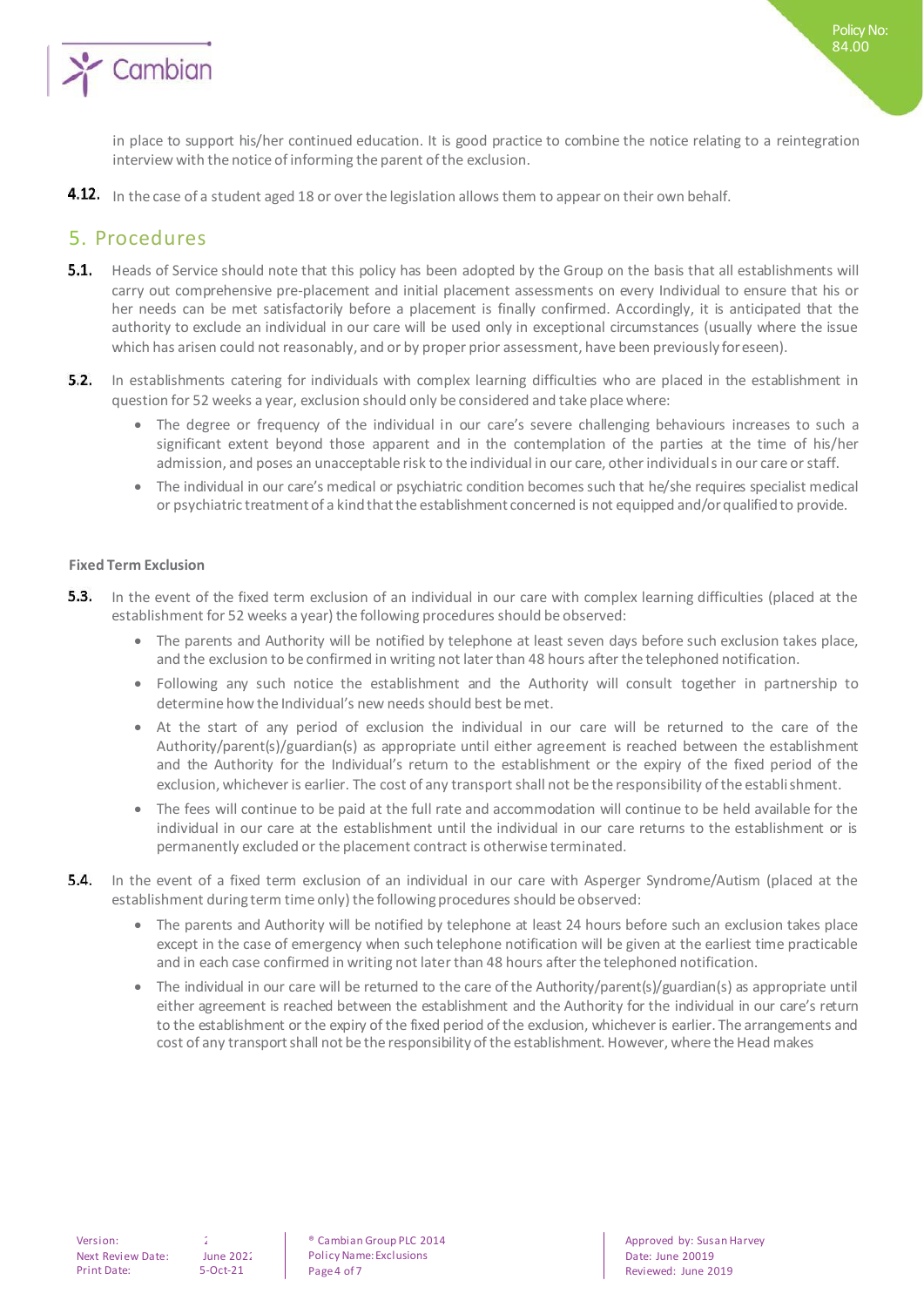

arrangements for returning the individual in our care home, she/he may decide that the cost will be borne by the establishment.

 Fees will continue to be paid at the full rate and accommodation will continue to be held available for the individual in our care at the establishment until the individual in our care returns to the establishment or is permanently excluded or the agreement is otherwise terminated.

#### **Permanent Exclusion**

- **5.5.** Written notice of any permanent exclusion of the individual in our care will be given to the Authority and the individuals in our care parent(s)/guardian(s) and will include details of the Appeals Procedure which the Authority will then be entitled to exercise in accordance with the terms of such procedure. Details of the Appeals Procedure are set out in Section 4.
- $5.6.$ Heads of Service shall note that, where exclusion is permanent, the placing authority ceases to be responsible for the payment of fees as from the date of the decision to permanently exclude. The Fees Invoicing Department of the Group shall therefore be informed without delay of that date in order that the necessary amendments can be made to fee invoice procedures.
- 5.7. Parents and placing authorities should be informed of The Behaviour Support Policy and this policy on Exclusion when individuals in our care are admitted.
- **5.8.** Where exclusions take place, a summary document shall be produced by the Head of Service giving details of the circumstances leading up to the exclusion. This should be forwarded to those parties referred to at para 2.7 above.
- **5.9.** Excluded individuals in our care shall only be handed over to a responsible and known adult.
- **5.10.** If the parent does not comply with the request of the Head of Service to receive the individual in our care at home, the school must have due regard for the individual's safety in deciding what action to take. If efforts to resolve the issue

Version: 2 2 8 & Cambian Group PLC 2014 Policy Name: Exclusions Page 5 of 7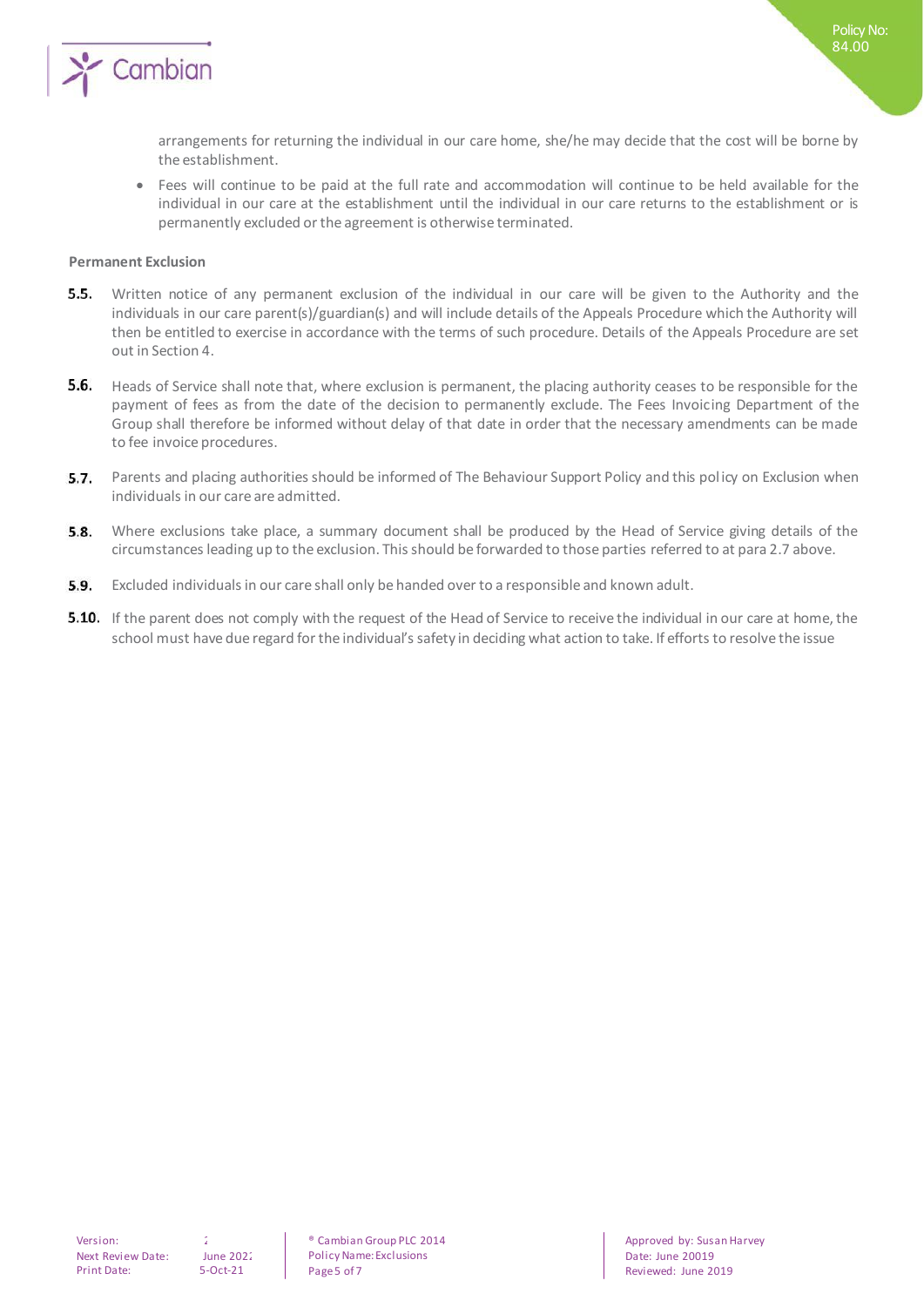

Policy No: 84.00

- 5.11. All exclusion cases should be treated in the strictest confidence. Only those who need to know the details of exclusion should be informed of them.
- **5.12.** Where appropriate, individuals in our care on fixed term exclusions shall be given work to be done at home and returned to the schools/centre for marking.
- **5.13.** Individual fixed term exclusions should be for the shortest time necessary.
- **5.14.** Every effort should be made to avoid exclusions which result in an individual missing a Public examination.
- **5.15.** In operating the procedures in this policy, Heads of Service should take note of the general guidance issued by the DfE in the updated 2017 document "Exclusion from maintained schools, Academies and pupil referral units in England A guide for those with legal responsibilities in relation to exclusion".
- **5.16.** The guidance is designed to ensure fairness and openness in the handling of exclusions and whilst it is not strictly binding on independent schools it is the Group's policy to have regard to it in managing exclusions.

#### **Exclusion Appeal Procedures**

- **General Principles** Natural justice and the intention that independent establishments catering wholly or mainly for individuals in our care with SEN shall operate procedures similar to those required of maintained schools require that an Appeals Procedure against the permanent exclusion of an individual in our care shall be in place.
- **5.18.** There shall not be an Appeals Procedure in relation to fixed term exclusions, only in relation to permanent exclusions.
- **5.19.** The appeal shall be entered on behalf of the individual in our care and in his/her best interests and will, in effect, be an appeal for his/her reinstatement.
- **5.20.** The appeal shall be entered by the placing authority (as the party with whom the establishment has a contract) which shall undertake such prior consultations with parents/guardians as it thinks fit.
- 5.21. Notwithstanding the above, Cambian Group retains the right of final decision which shall be binding on all parties.
- **Appeals Procedure** If and when the decision to permanently exclude has been made the placing authority (referred to below as 'the authority') and the parents/guardians will be informed in writing of the right to appeal and told of the procedure for doing so by letter in the form attached.
- **5.23.** The appeal by the authority must:
	- be in writing;
	- be sent to the Head of the establishment within one calendar month of the date of the notification letter under 4.1;
	- specify in reasonable detail the grounds upon which the appeal is based.
- 5.24. When a written appeal, in correct order, has been received, it shall be passed by the Head of Service to the Director of Operations for action. The Head of Service shall be responsible for ensuring that the appeal is in correct order and will liaise with the authority as necessary, in writing, with a view to establishing as clearly as possible the issues to be considered by the Appeals Committee.
- 5.25. The Chief Operating Officer/Director of Operations shall, within two weeks of receiving the appeal, convene a meeting of an Appeals Committee consisting of two nominees of the Board (either or both of whom may be members of the

| Version:                 |  |
|--------------------------|--|
| <b>Next Review Date:</b> |  |
| Print Date:              |  |

 $une$  2022  $-Ort - 21$ 

<sup>®</sup> Cambian Group PLC 2014 Policy Name: Exclusions Page 6 of 7